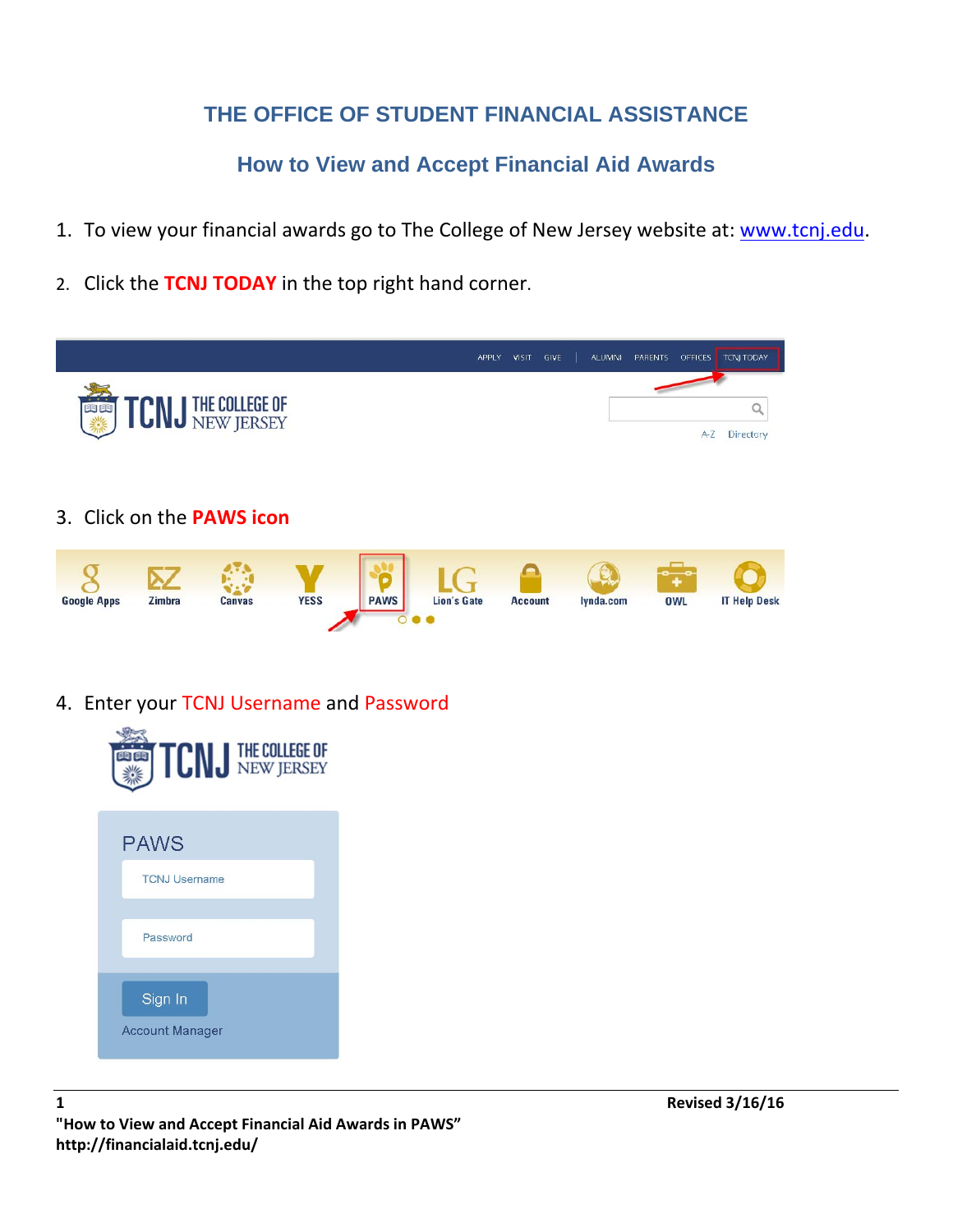5. In the Self Service box click on the **Student Center** link

**Student Center** Use the student center to manage school related activities.

### 6. Click **View Financial Aid**

| <b>Finances</b>                              |                             |  |  |  |  |  |
|----------------------------------------------|-----------------------------|--|--|--|--|--|
| <b>My Account</b>                            | <b>Account Summary</b>      |  |  |  |  |  |
| <b>Account Inquiry</b>                       | You owe 5,470.00.           |  |  |  |  |  |
| <b>Financial Aid</b>                         | <b>Due Now</b><br>0.00      |  |  |  |  |  |
| View Financial Aid                           | - Future Due<br>5,470.00    |  |  |  |  |  |
| <b>Accept/Decline Avends</b>                 | Currency used is US Dollar. |  |  |  |  |  |
| $\langle \rangle \rangle$<br>other financial |                             |  |  |  |  |  |

7. Click on the '**Aid Year'** you want to view

|          | <b>Select Aid Year to View</b>       |                              |  |
|----------|--------------------------------------|------------------------------|--|
|          | Select the aid year you wish to view |                              |  |
| Aid Year | <b>Institution</b>                   | <b>Aid Year Description</b>  |  |
| 2016     | The College of New Jersey            | Financial Aid Year 2015-2016 |  |
|          |                                      |                              |  |

8. You have the option to view your Financial Aid by '**Aid Year' or 'Term'** as shown below.

**2 Revised 3/16/16 "How to View and Accept Financial Aid Awards in PAWS" http://financialaid.tcnj.edu/**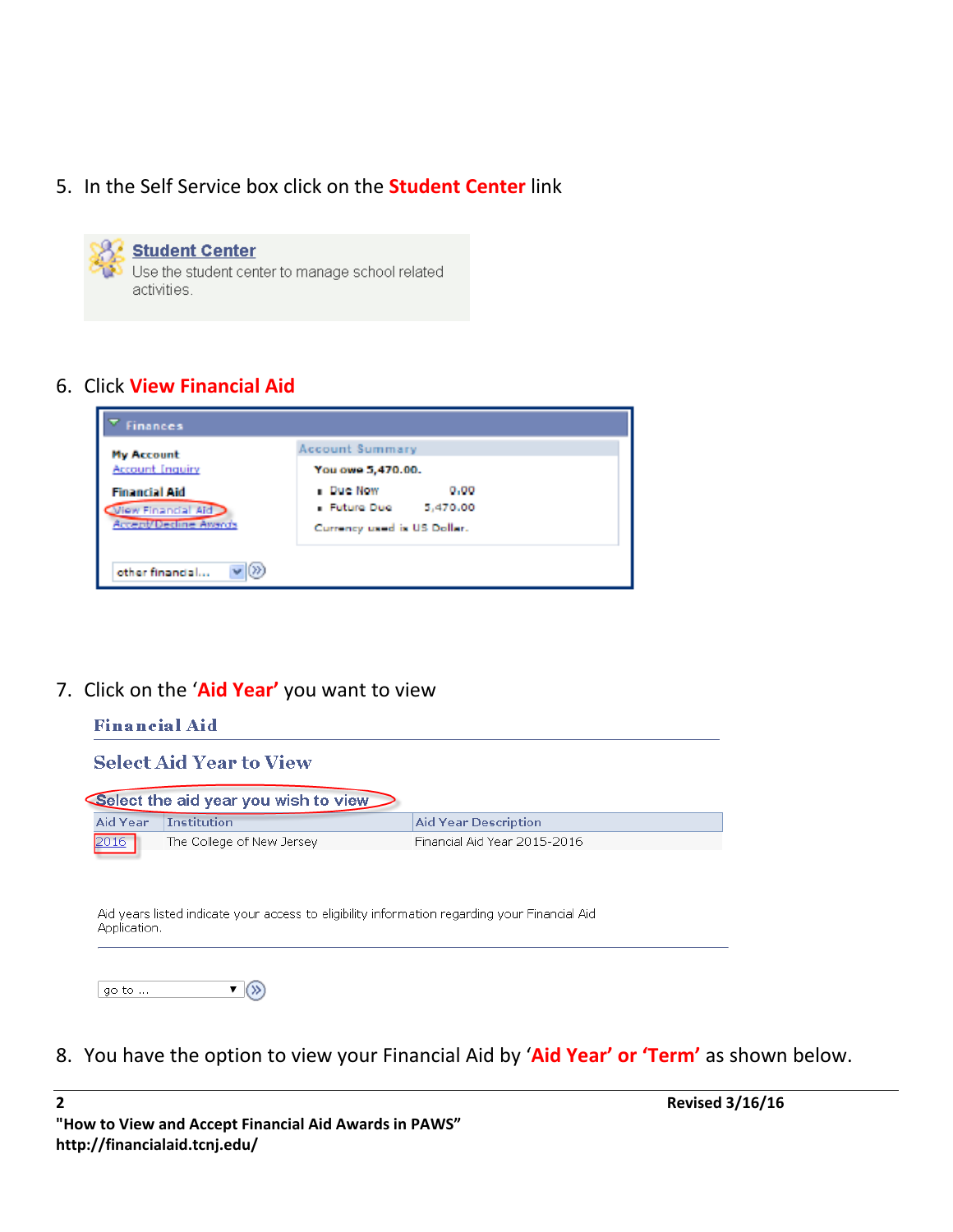### **Award Summary**

#### Financial Aid Year 2015-2016

Select the term hyperlinks below to see more detailed information.

| <b>Aid Year</b>    |                              |          |                                                                                           |                              |                        | <b>AID YEAR VIEW</b> |
|--------------------|------------------------------|----------|-------------------------------------------------------------------------------------------|------------------------------|------------------------|----------------------|
|                    | <b>Award Description</b>     | Category | <b>Offered</b>                                                                            | <b>Accepted</b>              | Loan<br><b>Details</b> |                      |
|                    | Federal Direct Sub Loan Loan |          | 3,500.00                                                                                  |                              | 3,500.00 Loan Details  |                      |
|                    | <b>Aid Year Totals</b>       |          | 3,500.00                                                                                  | 3,500.00                     |                        |                      |
|                    | Currency used is US Dollar.  |          |                                                                                           |                              |                        |                      |
|                    |                              |          |                                                                                           |                              |                        |                      |
|                    |                              |          |                                                                                           | <b>ACCEPT/DECLINE AWARDS</b> |                        |                      |
|                    |                              |          |                                                                                           |                              |                        |                      |
| Terms              |                              |          |                                                                                           |                              |                        |                      |
| <b>ZUI6</b> Spring |                              |          |                                                                                           |                              |                        | <b>TERM VIEW</b>     |
|                    |                              |          |                                                                                           |                              |                        |                      |
|                    | <b>Award Description</b>     |          | Category                                                                                  | <b>Offered</b>               | Accepted               |                      |
|                    | Federal Direct Sub Loan      | Loan     |                                                                                           | 1,750.00                     | 1,750.00               |                      |
| <b>Term Totals</b> |                              |          |                                                                                           | 1,750.00                     | 1,750.00               |                      |
| 2015 Fall          |                              |          |                                                                                           |                              |                        |                      |
|                    |                              |          |                                                                                           |                              |                        |                      |
|                    | <b>Award Description</b>     |          | Category                                                                                  | <b>Offered</b>               | <b>Accepted</b>        |                      |
|                    | Federal Direct Sub Loan      | Loan     |                                                                                           | 1,750.00                     | 1,750.00               |                      |
| <b>Term Totals</b> |                              |          |                                                                                           | 1,750.00                     | 1,750.00               |                      |
|                    | Currency used is US Dollar.  |          |                                                                                           |                              |                        |                      |
|                    |                              |          |                                                                                           |                              |                        |                      |
|                    |                              |          | Your financial aid award is determined from the information provided in your application. |                              |                        |                      |
| back.              |                              |          | If there is no financial aid displayed your application may be in progress. Please check  |                              |                        |                      |

ACCEPT/DECLINE AWARDS

| Return to Aid Year Selection |  |
|------------------------------|--|
| $q$ o to $\ldots$            |  |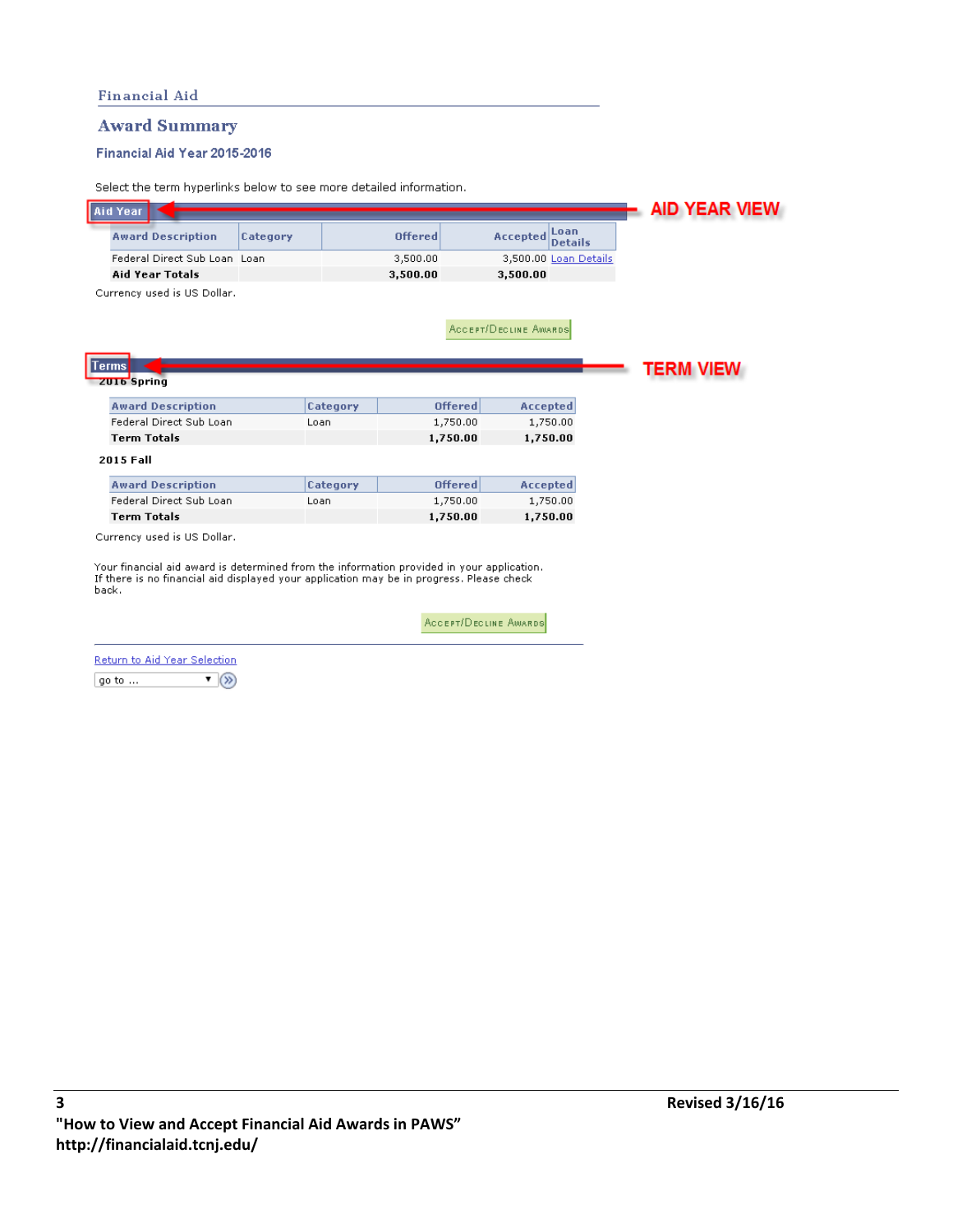9. To accept/decline/reduce your Financial Aid Awards **click green ACCEPT/DECLINE button**.

**APRIL – MAY**: You can only view your 'ESTIMATED Financial Aid Awards"

**JUNE**: A Financial Aid Award Notification will be emailed to your TCNJ email address with instructions to view your official Financial Aid Awards in PAWS. At this time you will have the ability to 'accept and/or decline' awards.

| PAWS                                                               |              |                                                                                                                                                                                        |                              |             |               |                       |  |
|--------------------------------------------------------------------|--------------|----------------------------------------------------------------------------------------------------------------------------------------------------------------------------------------|------------------------------|-------------|---------------|-----------------------|--|
|                                                                    |              |                                                                                                                                                                                        |                              |             |               | Add to Favorbia       |  |
|                                                                    |              |                                                                                                                                                                                        |                              |             |               |                       |  |
| <b>Patricia Aws</b>                                                |              |                                                                                                                                                                                        | ge to                        | $\sim$ (ii) |               |                       |  |
| <b>Financial Aid</b>                                               |              |                                                                                                                                                                                        |                              |             |               |                       |  |
| <b>Award Summary</b>                                               |              |                                                                                                                                                                                        |                              |             |               |                       |  |
|                                                                    |              |                                                                                                                                                                                        |                              |             |               |                       |  |
| Financial Aid Year 2003-2010                                       |              |                                                                                                                                                                                        |                              |             |               |                       |  |
| select the term hyperlinks below to see more detailed information. |              |                                                                                                                                                                                        |                              |             |               |                       |  |
| Ald Year                                                           |              |                                                                                                                                                                                        |                              |             |               |                       |  |
| <b>Award Description</b>                                           | Category     | Offered                                                                                                                                                                                | Accepted                     |             |               |                       |  |
| Drivator Rebuil a rebien                                           | Rebuilanchia | 1.000.00                                                                                                                                                                               | 4.00                         |             |               |                       |  |
| Federal Stafford Loan<br>Aid Year Totals                           |              | 3.500.00<br>4,500.00                                                                                                                                                                   | 0.00<br>8,89                 |             |               |                       |  |
|                                                                    |              |                                                                                                                                                                                        |                              |             |               |                       |  |
| Currency used in US Dollar.                                        |              |                                                                                                                                                                                        |                              |             |               |                       |  |
| Financial Aid Surrenace                                            |              |                                                                                                                                                                                        | <b>ACCEPT/DECLINE AWARDS</b> |             |               | <b>ACCEPT/DECLINE</b> |  |
| Loan Courseling                                                    |              |                                                                                                                                                                                        |                              |             |               |                       |  |
| Terms <sup>3</sup>                                                 |              |                                                                                                                                                                                        |                              |             | <b>BUTTON</b> |                       |  |
| 2010 Spring                                                        |              |                                                                                                                                                                                        |                              |             |               |                       |  |
| <b>Award Description</b>                                           | Category     | Officeral                                                                                                                                                                              | Accepted                     |             |               |                       |  |
| Private Scholarship                                                | Scholarship  | 500.00                                                                                                                                                                                 | 0.00                         |             |               |                       |  |
| <b>Federal Stafford Loan</b>                                       |              | 1.750.00                                                                                                                                                                               | 0.00                         |             |               |                       |  |
| <b>Term Totals</b>                                                 |              | 2,250.00                                                                                                                                                                               | 4.00                         |             |               |                       |  |
| 2000 Fall                                                          |              |                                                                                                                                                                                        |                              |             |               |                       |  |
| <b>Award Description</b>                                           | Category     | Offered                                                                                                                                                                                | Accepted                     |             |               |                       |  |
| Private Scholarship                                                | Scholarship  | 500.00                                                                                                                                                                                 | 8.00                         |             |               |                       |  |
| Federal Stafferd Loan                                              |              | 1.750.00                                                                                                                                                                               | 0.00                         |             |               |                       |  |
| <b>Term Totals</b>                                                 |              | 2,250.00                                                                                                                                                                               | 8,00                         |             |               |                       |  |
| Currency used is US Dollar.                                        |              |                                                                                                                                                                                        |                              |             |               |                       |  |
|                                                                    |              |                                                                                                                                                                                        |                              |             |               |                       |  |
|                                                                    |              | Your financial aid avaid is determined from the information provided in your application.<br>If there is no financial aid displayed your application may be to progress. Flease check- |                              |             |               |                       |  |
| back.                                                              |              |                                                                                                                                                                                        |                              |             |               |                       |  |
|                                                                    |              |                                                                                                                                                                                        |                              |             |               |                       |  |
| RESIGN AV SERVICE                                                  |              |                                                                                                                                                                                        | ACCEPTIBECLINE AWARDS        |             |               |                       |  |
|                                                                    |              |                                                                                                                                                                                        |                              |             |               |                       |  |
| Return to Aid Year Selection                                       |              |                                                                                                                                                                                        |                              |             |               |                       |  |
|                                                                    |              |                                                                                                                                                                                        |                              |             |               |                       |  |
| $+100$<br>go to                                                    |              |                                                                                                                                                                                        |                              |             |               |                       |  |
|                                                                    |              |                                                                                                                                                                                        |                              |             |               |                       |  |

The award package page allows you to accept, decline and reduce your awards where applicable. All grants, scholarships and Direct Loans are automatically posted as "offered" and "accepted".

- **Click "Accept All"** to awards.
	- o Some awards are automatically accepted for you such as all grants, scholarships and Federal Direct Loans.
	- o There may be other awards that you will have to accept
- **Click "Decline All"** to decline any awards.